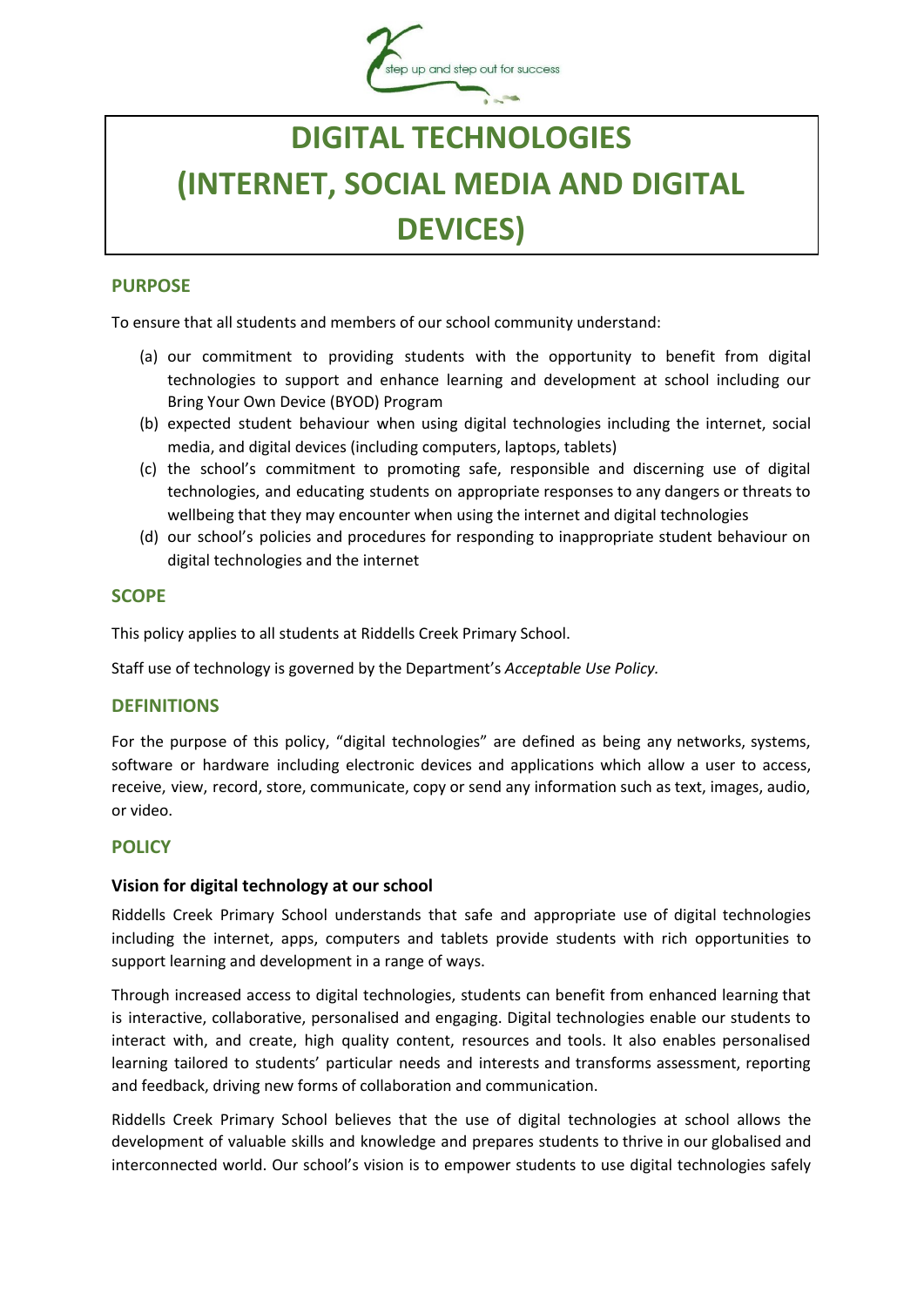

and appropriately to reach their personal best and fully equip

them to contribute positively to society as happy, healthy adults.

### **iPads at Riddells Creek Primary School**

Our school operates a Bring Your Own Device (BYOD) program in years 3-6, which means students must bring their own purchased device with them to school each day.

Students are required to have their own device that must:

- be brought to school in a protective case
- be fully charged prior to coming to school
- have at least 10 GB of storage
- operate on version Big Sur 11 or higher
- IOS version 14 or higher
- have access to google drive, google docs, google sheets and google slides.

Please note that our school does not have insurance to cover accidental damage to students' devices, and parents/carers are encouraged to consider obtaining their own insurance for their child's device.

Riddells Creek Primary School has in place arrangements to support families who may have philosophical or financial reasons for their children not to have a personal device. Students will have access to devices for schoolwork during school time via our Chromebooks and limited class iPads.

Students, parents and carers who would like more information or assistance regarding our BYOD program are encouraged to contact James Fedoruk on 5428 7277.

#### **Safe and appropriate use of digital technologies**

Digital technology, if not used appropriately, may present risks to users' safety or wellbeing. At Riddells Creek Primary School, we are committed to educating all students to be safe, responsible and discerning in the use of digital technologies, equipping them with skills and knowledge to navigate the digital age.

At Riddells Creek Primary School, we:

- use online sites and digital tools that support students' learning, and focus our use of digital technologies on being learning-centred
- restrict the use of digital technologies in the classroom to specific uses with targeted educational or developmental aims
- supervise and support students using digital technologies in the classroom
- effectively and responsively address any issues or incidents that have the potential to impact on the wellbeing of our students
- have programs in place to educate our students to be promoting safe, responsible and discerning use of digital technologies, including the use of the e-safety commissioner resources via esafety.gov.au
- educate our students about digital issues such as online privacy, intellectual property and copyright, and the importance of maintaining their own privacy online
- actively educate and remind students of our *Student Engagement and Wellbeing* policy that outlines our School's values and expected student behaviour, including online behaviours
- have an Acceptable Use Agreement outlining the expectations of students when using digital technology at school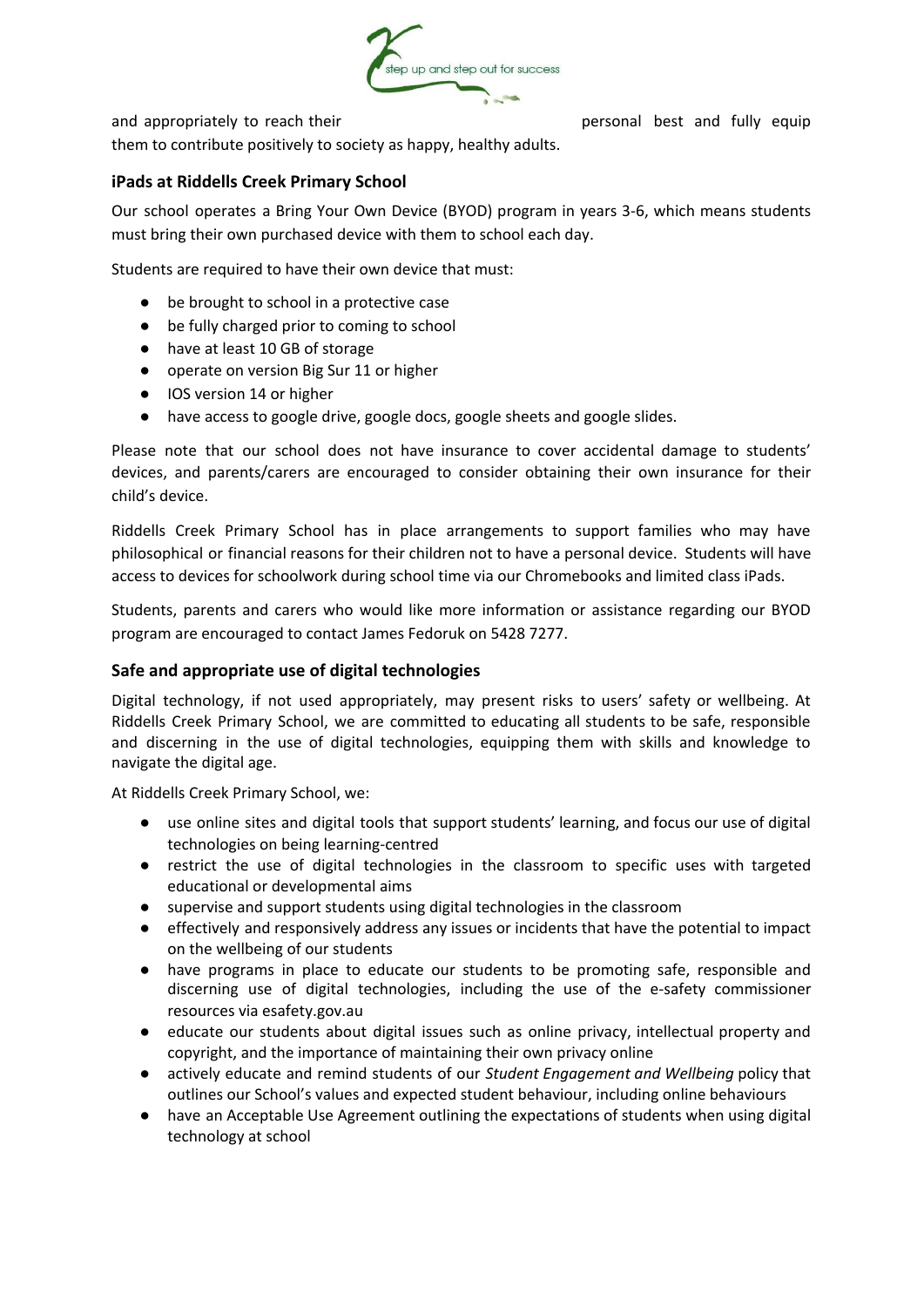

● use clear protocols and procedures to protect students

working in online spaces, which includes reviewing the safety and appropriateness of online tools and communities, removing offensive content at earliest opportunity

- educate our students on appropriate responses to any dangers or threats to wellbeing that they may encounter when using the internet and other digital technologies
- provide a filtered internet service to block access to inappropriate content
- refer suspected illegal online acts to the relevant law enforcement authority for investigation
- support parents and carers to understand safe and responsible use of digital technologies and the strategies that can be implemented at home through regular updates in our newsletter and annual information sheets.

Distribution of school owned devices to students and personal student use of digital technologies at school will only be permitted where students and their parents/carers have completed a signed Acceptable Use Agreement.

It is the responsibility of all students to protect their own password and not divulge it to another person. If a student or staff member knows or suspects an account has been used by another person, the account holder must notify their classroom teacher or the principal, immediately.

All messages created, sent or retrieved on the school's network are the property of the school. The school reserves the right to access and monitor all messages and files on the computer system, as necessary and appropriate. Communications including text and images may be required to be disclosed to law enforcement and other third parties without the consent of the sender.

#### **Student behavioural expectations**

When using digital technologies, students are expected to behave in a way that is consistent with Riddells Creek Primary School's *Statement of Values, Student Wellbeing and Engagement* policy, and *Bullying Prevention* policy.

When a student acts in breach of the behaviour standards of our school community (including cyberbullying, using digital technologies to harass, threaten or intimidate, or viewing/posting/sharing of inappropriate or unlawful content), Riddells Creek Primary School will institute a staged response, consistent with our policies and the Department's *Student Engagement and Inclusion Guidelines.*

Breaches of this policy by students can result in a number of consequences which will depend on the severity of the breach and the context of the situation. This includes:

- removal of network access privileges
- removal of email privileges
- removal of internet access privileges
- removal of printing privileges
- other consequences as outlined in the school's *Student Wellbeing and Engagement* and *Bullying Prevention* policies.

# **REVIEW CYCLE**

This policy was last updated October 2020 and is scheduled for review in October 2022.